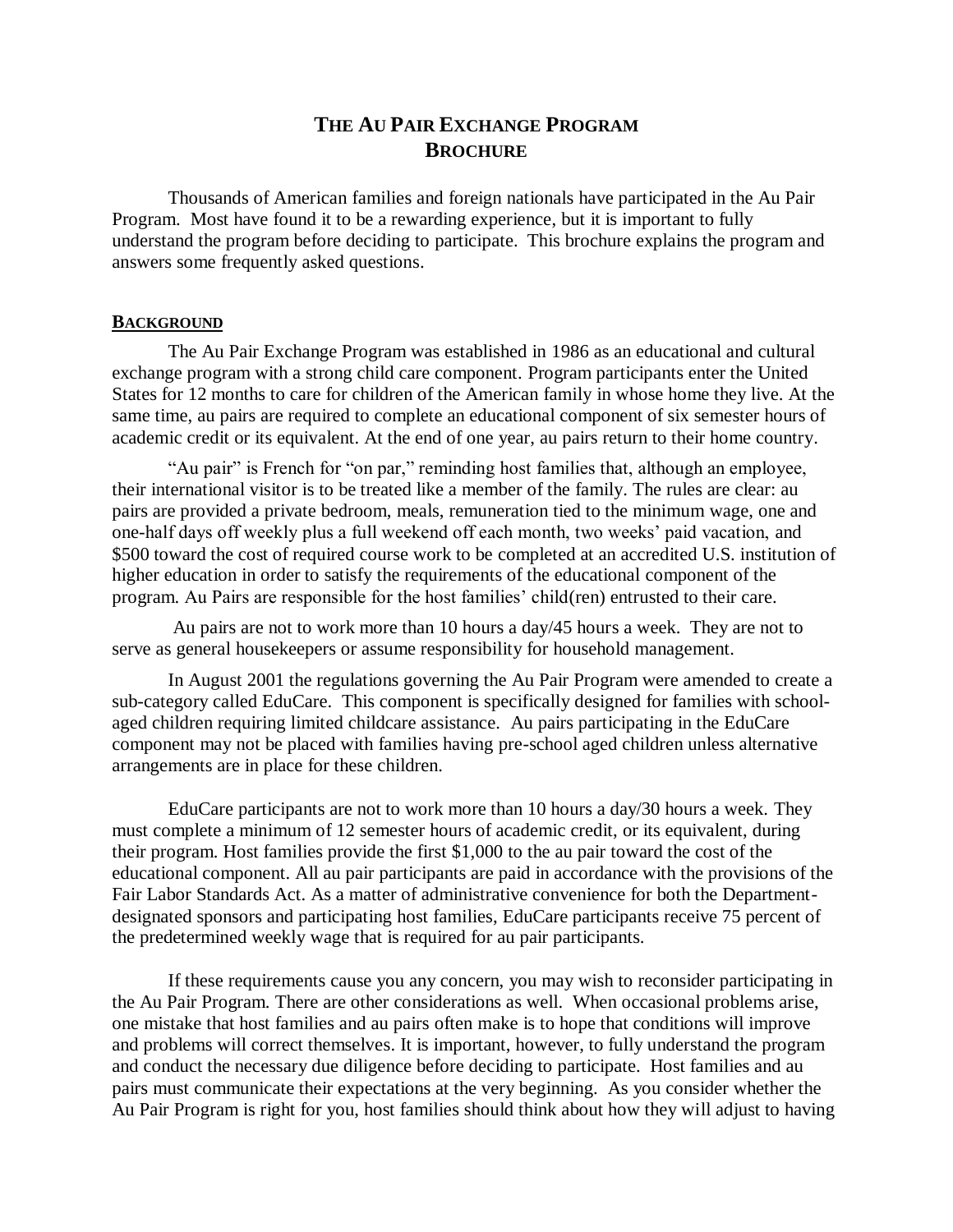an international visitor in their home. Au pairs should think about how they will adjust to living with a new family in a different country. For each, the values and cultural perspectives of the other may be vastly different. The following questions and answers might help you to make that decision.

# **OVERVIEW**

# *The Au Pair Program*

The Au Pair Program is an educational and cultural exchange program with a child care component. Au pairs come to the United States for one year to provide not more than 10 hours per day or more than 45 hours per week of child care for their host family while pursuing educational credits. The EduCare participant is not to provide more than 10 hours per day or more than 30 hours per week of child care while pursuing educational credit.

Sponsoring organizations in the U.S. have the responsibility for administering the program, within the regulations set by the Department of State. Although the Department designates organizations to conduct au pair programs, the responsibility for choosing the right organization rests solely with the host family and the au pair.

# *Role and Responsibilities of the Sponsoring Organizations*

The Department of State designates bona fide organizations who have demonstrated the ability to satisfy the objectives set forth in the Code of Federal Regulations 22 CFR § 62 including section 62.31. Designated sponsor organizations carry out the day-to-day operation of their Au Pair Programs. They identify, screen, select, and match au pairs and host families. They ensure background investigations (including criminal history checks) are performed on au pairs, psychometric tests designed to assess the au pairs' character traits are conducted, and the financial resources of potential host families are assessed to ensure their ability to participate in the program.

Sponsoring organizations interview au pairs for spoken English proficiency and suitability to participate in the program. They also interview potential host parents to ensure spoken English fluency and suitability to host an international visitor.

Sponsoring organizations provide au pairs with a copy of all operating procedures, rules, and regulations, including a grievance process, which govern the au pair's participation in the exchange program; a detailed profile of the host family and community into which they will be placed; a detailed profile of the educational institutions available in the community where the au pair will be placed, including the financial cost of attendance; a detailed summary of travel arrangements; and a copy of the Department of State's written statement and brochure on the program.

Sponsoring organizations ensure that au pairs have all the child care training required by the Department prior to placement in the host family home. They monitor the au pair/host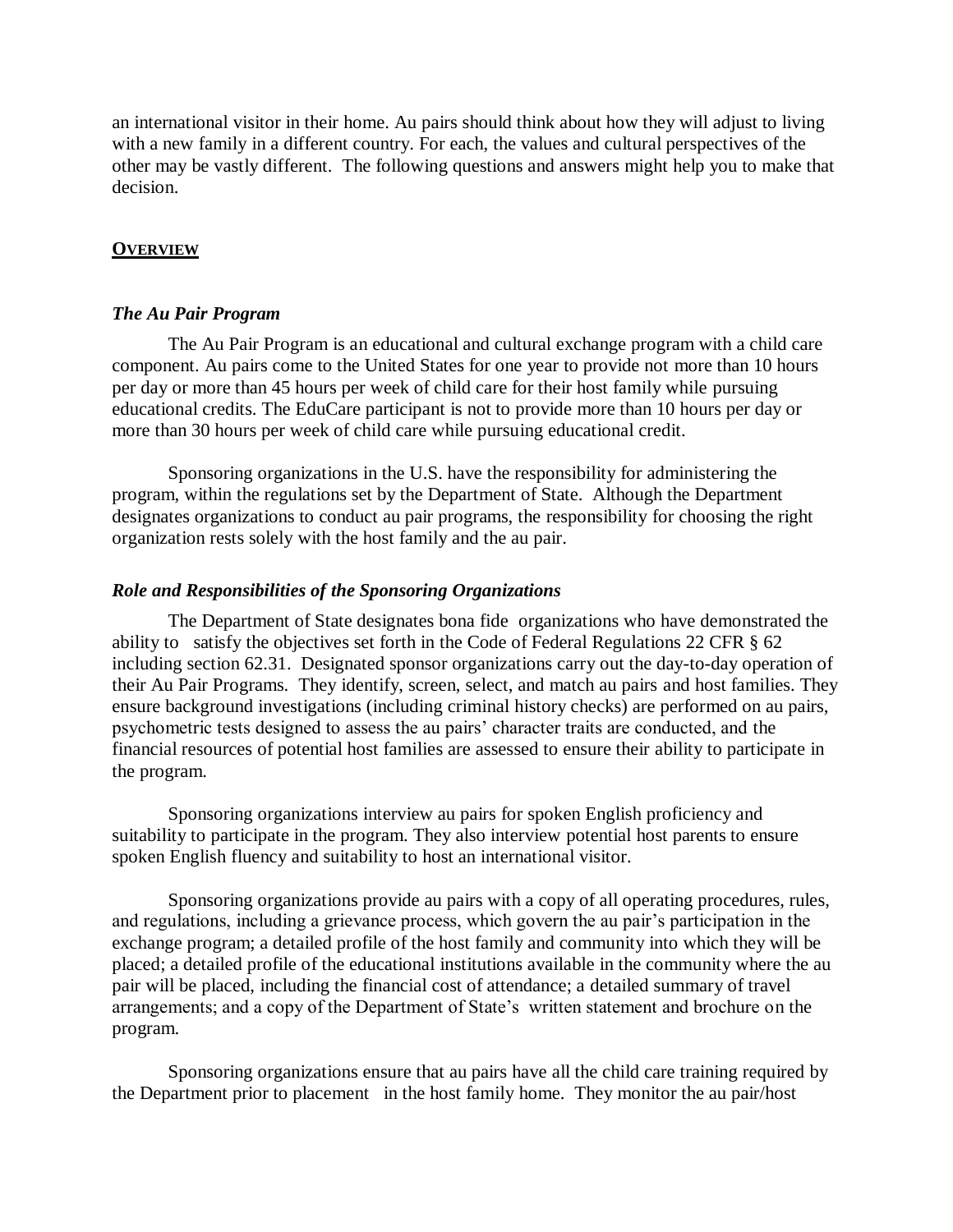family relationship throughout the au pairs stay in the United States through mandated monthly contact by local and/or regional counselors to ensure compliance with the regulations.

# *Role and Responsibilities of Local and Regional Counselors*

Local and regional counselors maintain ongoing contact with, and support, au pairs and host families. Local counselors are required to have monthly personal contact with the au pairs and host families for whom they are responsible and must maintain a record of these monthly contacts. They must report to the sponsoring organization any unusual or serious situations or incidents involving au pairs and/or host families. Any incidents involving or alleging a crime of moral turpitude or violence are immediately to be relayed by the sponsoring organization to the Department. Moral turpitude is defined to include, but is not limited to, acts of theft, sexual misconduct, and child abuse.

#### *Role of the Department of State*

The Department of State oversees the sponsoring organizations and ensures compliance with the regulations governing the Au Pair Program. Sponsoring organizations must annually submit to the Department copies of their advertisement and recruitment materials. The Department annually reviews a sponsor organization's summary of the annual survey they conduct of host families and au pairs, all complaints received and their resolutions, and all situations that result in the placement of an au pair with more than one host family. Sponsoringorganizations are audited annually to ensure compliance with the procedures and reporting requirements set forth in the Department's regulations.

#### *Costs of the Au Pair Program*

The average annual cost to an American host family is about \$17,000. This includes fees to the sponsoring organization (may vary from sponsor to sponsor), a weekly payment to the au pair tied to the minimum wage, an educational allowance of \$500, and room/board. EduCare participants also receive a weekly payment tied to minimum wage and an educational allowance of \$1,000.

# *Mandatory "Educational Component" of the Au Pair Program*

Au pairs are required to enroll and attend a U.S. accredited post-secondary academic institution for not less than six semester hours of academic credit or its equivalent. Its equivalent would include the generally accepted number of trimester or quarter hours. The EduCare participant is required to enroll and attend a U.S. accredited post-secondary institution for not less than twelve semester hours of academic credit or its equivalent. Accredited two-year community colleges are eligible institutions.

# *Role and Responsibilities of the American Host Family in Compliance with the Mandatory "Educational Component"*

In order for an American family to host an exchange visitor under the Au Pair Program they must agree to (1) facilitate the enrollment and attendance of the au pair in a U.S. "post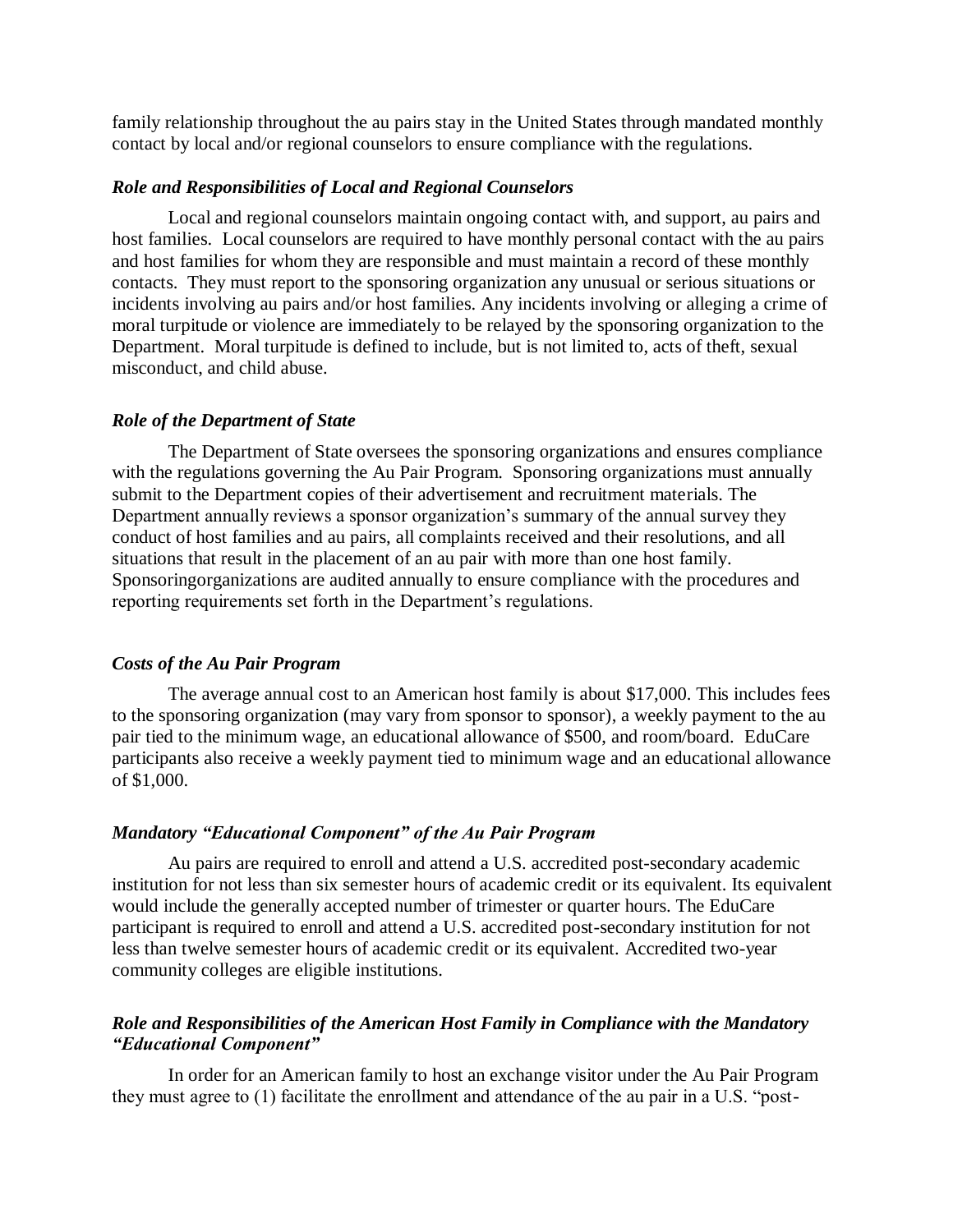secondary" educational institution; (2) ensure that the au pair has adequate transportation to attend; and (3) pay up to \$500 (\$1,000 for EduCare participants) toward the cost of required academic course work. Any additional costs associated with acquiring the required six academic credits (twelve for the EduCare participant) are to be absorbed by the au pair.

#### **SCREENING AND SELECTION PROCESS**

#### *Au Pairs Ages and Countries of Origin*

Au pairs must be between the ages of 18 and 26 years upon the start of their exchange program.. They can be from any foreign country except those with which the U.S. does not have diplomatic relations.

#### *Required Training and Experience of Prospective Au pairs*

Au pairs must be proficient in spoken English and have a high school diploma or its equivalent. *Host parents must interview a prospective au pair by telephone (before the au pair departs for the United States) prior to accepting them as an au pair candidate. .*

Before being placed with a host family, au pairs must receive at least eight hours of child safety and 24 hours of child development instruction. At least four hours of the child safety training must be infant-related and at least four hours of the child development instruction must be devoted to the care of children under two years of age.

The child safety training, provided by qualified organizations, includes topics such as stress management, shaken baby syndrome, and CPR. Au pairs responsible for children under two years of age must have at least 200 hours of documented infant child care experience. *Au pairs may not be placed with a family having a child less than three months of age unless a parent or other responsible adult is present in the home.*

Au pairs will **NOT** have specialized training in nursing. They are **NOT** to provide child care services relating to the care and protection of infants and children performed by such trained personnel, as registered or practical nurses.

## **AU PAIRS IN THE HOST FAMILY HOMES**

#### *Au pairs Are Entitled To*

Au pairs are entitled to a private bedroom, meals, a weekly wage that will increase if the minimum wage increases, one and one-half days off each week, a full weekend off each month, two weeks of paid vacation, and the first \$500 (\$1,000 for EduCare participants) toward the cost of required academic course work.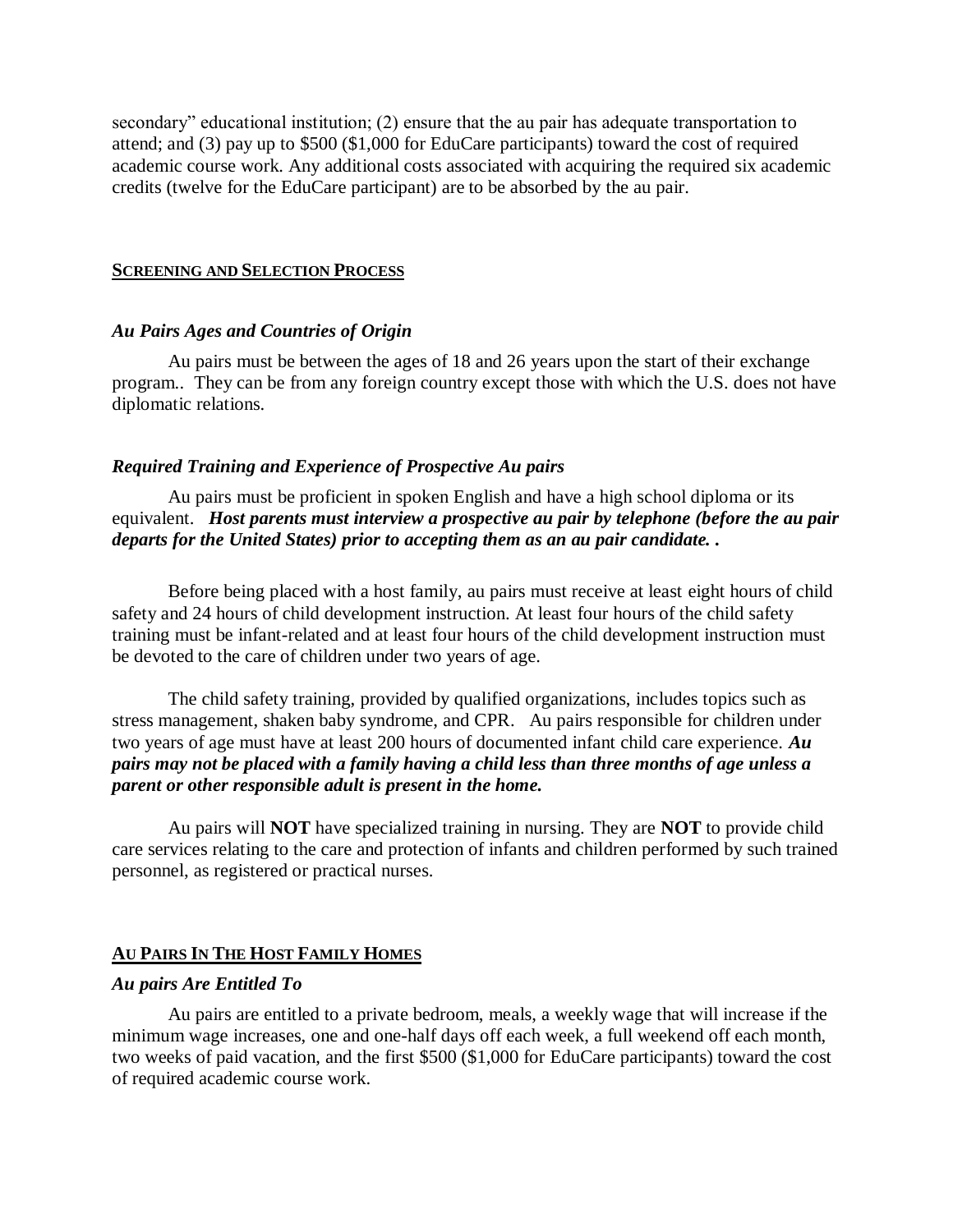### *Host Families Are Entitled To*

Host families are entitled to a maximum of 10 hours a day or 45 hours a week (10 hours a day or 30 hours a week for EduCare participants) of child care, and they have the benefit of someone from another culture living in their home.

#### *Responsibilities of Au Pairs and Host Families vis-à-vis Program*

Either a parent or responsible adult must be present in the home for the first three days that the au pair is with the host family, which may include a weekend. The host family and au pair must attend at least one of their sponsoring organization's family day events during the au pair's stay.

There must be a signed written agreement between the host family and the au pair outlining the obligations of both parties. In addition, the sponsoring organizations generally require the host family and the au pair to sign written agreements that outline the obligations of each party to the organization.

### *Duration of the Au Pair Program and Extensions*

Au pairs may stay with their host families in the U.S. for one year. An extension of an au pair's exchange program is possible if they are in good standing within the program and the Sponsor recommends a program extension on behalf of an au pair. To obtain a program extension, the Sponsor organization must submit a request to the Department of State for approval. Sponsors may request a six, nine or 12 month program extension on behalf of an au pair. The request must, without exception, be received no less than 30 calendar days prior to the expiration of the au pair's initial authorized period of stay (The program end date reflected on the Form DS-2019). The approval of a program extension is at the sole discretion of the Department of State.

#### **QUESTIONS OR PROBLEMS**

# *What if I have questions after the initial selection and match have been made, or what if a problem arises?*

All Au Pair sponsor organizations have local and regional representatives who are available to help and counsel one or both parties of an Au Pair Program match. You can contact them or the sponsoring organization through which you entered the program.

The Department's Office of Designation staff is available to answer questions at (202) 632-2805. A listing of designated sponsors and related information can be obtained from the Department's web site [http://J1visa.state.gov.](http://j1visa.state.gov/)

#### *What are my options if I am not happy with the arrangement?*

Both the host family and the au pair have options if they are not happy with the au pair arrangement. Since the terms of these options are contractual in nature and may vary from one